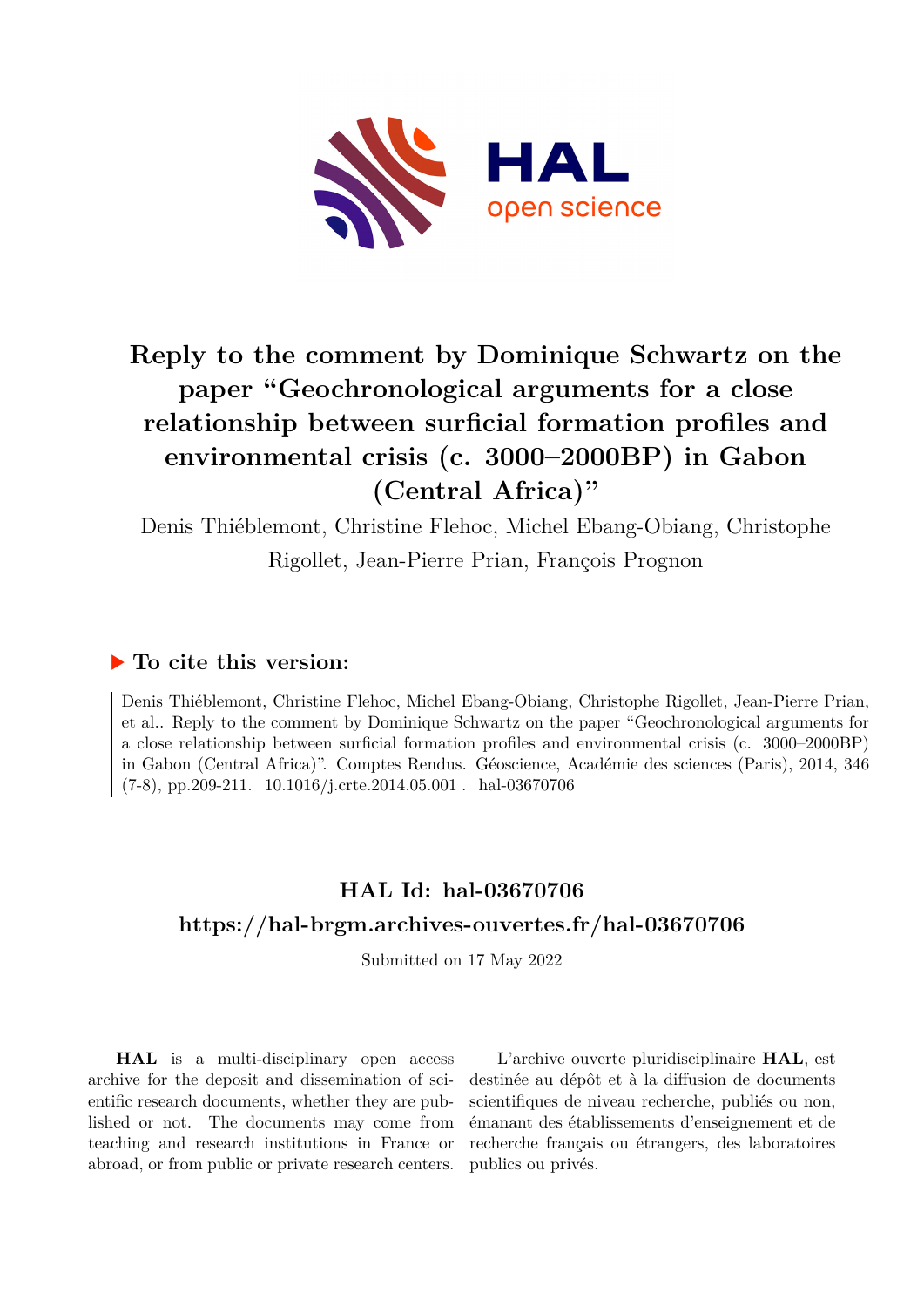

Contents lists available at [ScienceDirect](http://www.sciencedirect.com/science/journal/16310713)

## Comptes Rendus Geoscience



www.sciencedirect.com

### Reply

Reply to the comment by Dominique Schwartz on the paper ''Geochronological arguments for a close relationship between surficial formation profiles and environmental crisis (c. 3000–2000 BP) in Gabon (Central Africa)'', by D. Thiéblemont et al., 2013 [C.R. Geoscience 345, 272–283]



Denis Thiéblemont <sup>a,\*</sup>, Christine Flehoc <sup>a</sup>, Michel Ebang-Obiang <sup>b</sup>, Christophe Rigollet<sup>a</sup>, Jean-Pierre Prian<sup>a</sup>, François Prognon<sup>a</sup>

<sup>a</sup> Bureau de recherches géologiques et minières (BRGM), B.P. 6009, 45060 Orléans cedex 2, France <sup>b</sup> DGMG, Libreville, Gabon

#### A R T I C L E I N F O

Article history: Received 23 April 2014 Accepted after revision 5 May 2014 Available online 16 June 2014

Our paper and another by Thiéblemont (2013) detail the arguments that led us to propose an aeolian origin as being the most probable for the Cover Horizon.

This interpretation is denied by D. Schwartz, but he and us (as well as most authors) agree on two key-points of the profiles of surficial formations in western central Africa:

- the Cover Horizon is an almost continuous unit blanketing the landscape;
- this unit is generally superimposed on a more or less polygenic coarse-grained unit (stone line) carrying a frequent lithic industry.

This organization may be explained in three different ways (Vogt and Vincent, 1966):

• the stone line has sunk into the Cover Horizon;

- the Cover Horizon came from above and was deposited over the stone line;
- the Cover Horizon came from below and was spread over the stone line.

This latter solution is the one put forward by the many ''authors highlighting the role of bioturbation as a major process of soil dynamics'' cited by D. Schwartz (including Schwartz, 1996), the second being the one we favor.

As noted by Schwartz (1996), the occurrence of a lithic industry within the Stone line is a key-point for the origin of this unit and that of the overlying Cover Horizon. Schwartz (1996) argued that this industry could be of Sangoan age, which corresponds to an age of c. 70,000 to 40,000 years. This indicates an age younger than 40,000 years for the Cover Horizon. Thus, 40,000 years is the larger time-interval that we can assume for the formation of the Cover Horizon. In this time-interval, the ''biogenic'' model (e.g., Schwartz, 1996) postulates that:

- all the matter was transported by termites from the altered rocks-basement to the surface through the Stone line;
- this matter was spread by colluvial processes over the landscape;
- this colluvium was converted into a homogeneous 1- to 2-m-thick layer covering the landscape.

As the Cover Horizon is commonly observed as lying directly on an unaltered basement (see Fig. 3 in

<http://dx.doi.org/10.1016/j.crte.2014.05.001>

<sup>\*</sup> Corresponding author. E-mail address: [d.thieblemont@brgm.fr](mailto:d.thieblemont@brgm.fr) (D. Thiéblemont).

<sup>1631-0713/@ 2014</sup> Académie des sciences. Published by Elsevier Masson SAS. All rights reserved.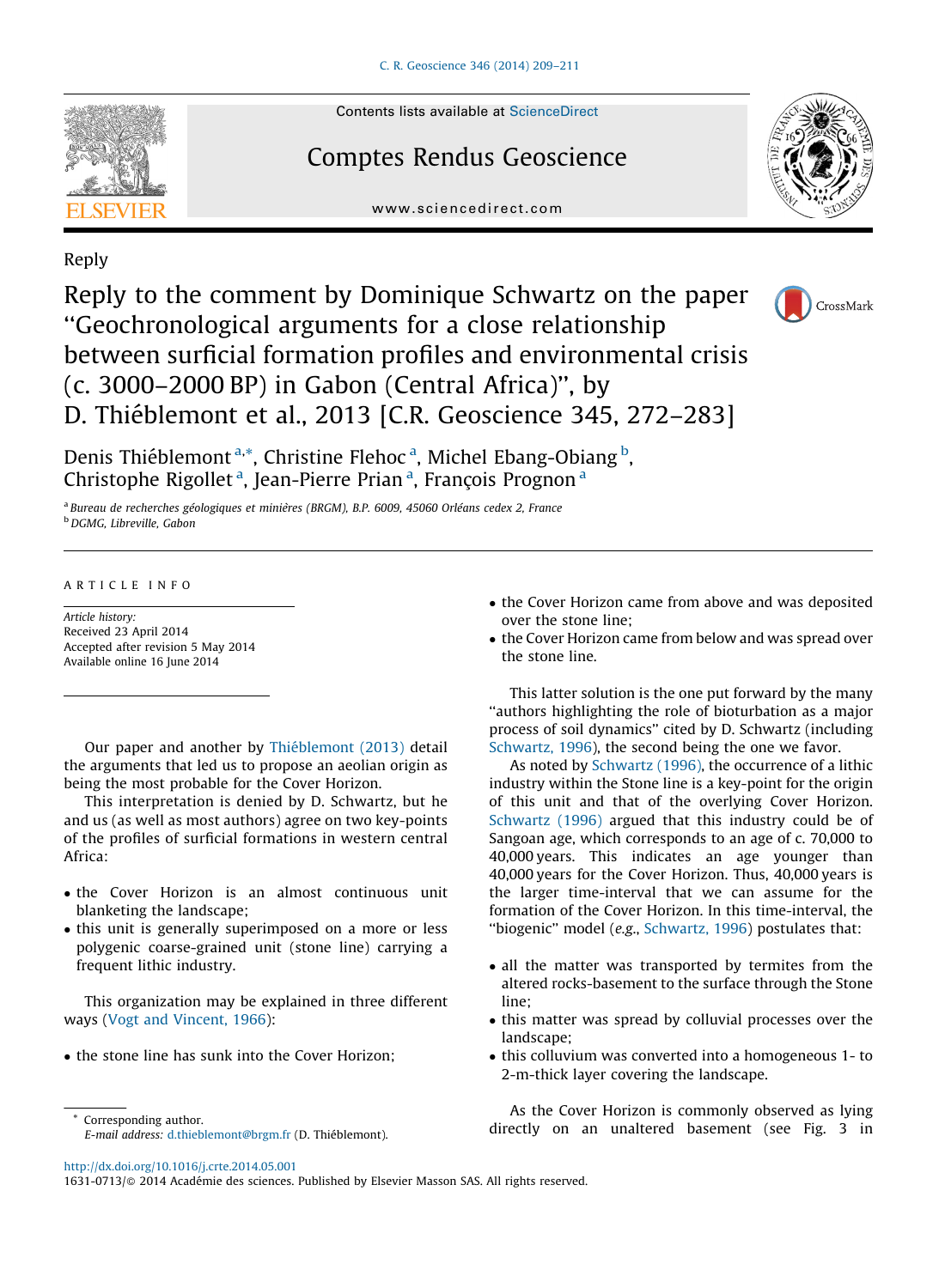Thiéblemont, 2013 or p. 11 in Vogt and Vincent, 1966), sometimes at a regional scale, it must also be postulated that the colluvial process would have been so intense that the material accumulated by termites could have been transported far away from its source.

D. Schwartz mentions the work of Vogt and Vincent (1966)(note that these authors provided strong arguments against the above ''biologenic'' model) who reported the existence of a strong analogy of mineralogical compositions between the Cover Horizon and the underlying altered basement in some (not all) places where the two units were observed on a single outcrop. Thiéblemont (2013) and Thiéblemont et al. (2012) have demonstrated that the trace element and Nd-isotopic signatures of the fine-grained fraction of the Cover Horizon are almost constant, irrespective of the geological basement on which the Cover Horizon rests.

In our opinion, too many counterexamples exist against the hypothesis of a biological origin of the Cover Horizon. This leads us to envisage and evaluate an alternative model, and as mentioned above, deposition of particles brought by wind appears to us as the most likely.

D. Schwartz presents his own set of counterexamples to this hypothesis.

#### 1. Lack of aeolian dune structures

Away from the recent sandy formations of the eastern (Batéké sands) and western (Cirques series) parts of Gabon, the Cover Horizon is mainly composed of clay and silt. This makes it similar to a loess that is a type of aeolian deposit with no associated dune structures. Possible dune structures are however observed in the southwestern part of Gabon, where the Cover Horizon passes to a 10- to 30-mthick sandy-clayey material. The radar image (SRTM survey) of these structures is reported in the explanatory note of the third edition of the Geological map of Gabon at a scale of 1:1,000,000 (zone D on Fig. 52, p. 235) (Thiéblemont et al., 2009; Thiéblemont, 2009).

#### 2. Lack of typical impacts on sand particles

The only work on this topic is from Giresse and Le Ribault (1981), who studied two samples collected in the surface cover close to the Atlantic in SW-Congo. The authors concluded that the material was deposited by aeolian processes during the Holocene, but they noted that because of its fast duration this aeolian event did not produce impact structures on quartz grains.

#### 3. Lack of lacustrine silt deposits

As far as Gabon (Giresse et al., 2009) and Congo (Vincens et al., 1998) are concerned, the most recent sections (upper 2 m with ages of less than 2500 BP) of cores collected in lakes sediment are described as organic-rich ''muds'' or ''clays'' with a large predominance of finegrained particles ( $<$  50  $\mu$ m).

#### 4. Poor–sorting of the Cover Horizon

No data or reference is provided by D. Schwartz in support to the assumption that the Cover Horizon would be poorly sorted. From our own data, this is especially untrue for the western parts of Gabon and Congo, where the Cover Horizon overlying the Cirques Series shows the sigmoid-shaped cumulative curve frequently considered as typical of aeolian deposits. It is worth noting that the exoscopic study of Giresse and Le Ribault (1981) mentioned earlier was performed on samples collected in western Congo. Nevertheless, recent studies on aeolian sediment (see Muhs, 2013 for a synthesis) no longer consider sorting as a necessary and sufficient condition to state the aeolian origin of sediment. Most aeolian materials are in fact a combination of different grain-size fractions of more or less distal/proximal origin (McTainsh et al., 1997; Yvard, 1968). Well-documented examples of unsorted aeolian sediments in Africa are provided by Brunotte and Sander (2000) and Brunotte et al. (2009) in the Kaokoland of northern Namibia.

#### 5. Archeological constraints

As mentioned above, the stone line displays an abundant lithic industry of old-stone to middle-stone age and different new sites were indeed recovered during our geological mapping in Gabon (Théblemont et al., 2009). As mentioned by Locko (1991), in Gabon the artifacts appear as dispersed elements within the stone line. D. Schwartz mentions sites where ''it was sometimes possible to recognize structures such as knapping sites, which demonstrate that the artifacts are strictly in position and that the soil profiles were not disturbed since burial.'' From the references given by the author, the mentioned site should be the Mokeko site, located near Ouesso in the Sangha region of Congo. In this site, Lanfranchi and Schwartz (1990) first described the artifacts as being ''perfectly in place at the top of stone lines'' but later, Lanfranchi (1991) considered that the site had been reworked, ''as most the sites of old-stone to middle-stone ages (MSA) reported in central Africa''. This is a good indication that the emplacement of the Cover Horizon took place after c. 12,000 BP, which is the age postulated for the end of the MSA in Gabon (Locko, 1991). We may thus conclude that the about 2 m of sandy to clayey materials forming the Cover Horizon was accumulated in less than 12,000 years. A detailed discussion of the geochronological constraints related to the timing of the deposit of the Cover Horizon is included in our paper.

### 6.  $\delta^{13}$ C constraints

D. Schwartz argues that the progressive change of the  $\delta^{13}$ C of SOM with depth in savannah soils should be incompatible with the emplacement of this soil by aeolian sedimentation, because such a process would result from distinct episodes. A striking feature of the Cover Horizon is its vertical homogeneity. This characteristic being common to many aeolian deposits and especially loess, thus we